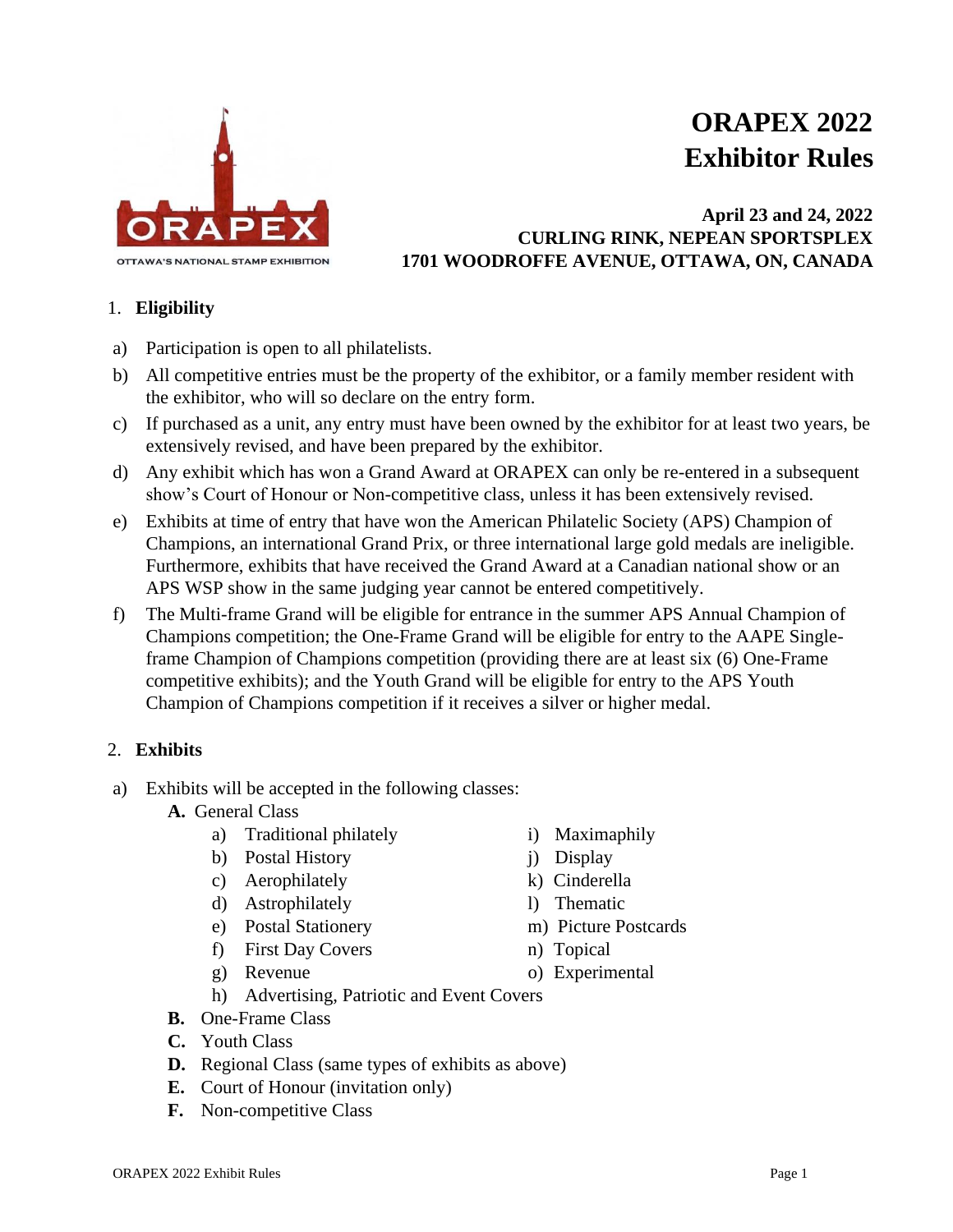- b) Priority will be given to National level exhibits, but ORAPEX will accept Regional level exhibits if frame space is available.
- c) Exhibit frames accommodate 16 standard size  $8\frac{1}{2}$ " x 11" pages in four rows of four pages. Entries with larger and /or odd sized pages may be accommodated but must receive prior approval from the Exhibits Coordinator.
- d) The entry fee is \$23.00 per frame in all classes except One-Frame Class (\$34.00 for the one frame), Youth Class (\$6.00 per exhibit), and Regional Class (\$11.00 per frame). All entry fees include HST. These fees are payable in advance and must accompany the entry form, the exhibit title page, and synopsis. If you are mailing your entry or sending it by courier, please include enough funds for its return and indicate how you wish it returned.
- e) All exhibits must be in transparent page protectors, ideally closed on three sides, and numbered on the back in sequential order, to aid in the correct mounting of the exhibit by the Exhibition Committee.
- f) Forgeries and reprints must be so identified in the text. Failure to do so may result in the exhibit being downgraded.
- g) Each multi-frame exhibit accepted for the Exhibition shall be allotted not less than two (2) frames and not more than ten (10) frames.
- h) Exhibits in the Youth Class will be displayed in the same type of frames as other exhibits. Each Youth exhibit accepted will be allotted at least one (1) frame. All other rules shall be identical to those of the national level exhibition, unless entered as a Regional class youth exhibit.
- i) Failure to deliver an accepted exhibit forfeits the entry fee.

### 3. **Exhibitors**

- a) Each exhibitor, by signing an entry form, indicates his/her willingness to abide by the rules of the exhibition.
- b) Exhibitors will initially be allowed a maximum of one multi-frame and one One-Frame exhibit. They may request additional frames for exhibits, if there are still unallocated frames by the entry form deadline.
- c) The name of the exhibitor must not appear on the faces of the pages, unless it is included on addressed exhibited covers.
- d) Exhibitors shall enter their exhibit in the proper class. The jury, at its discretion, may transfer an exhibit, if incorrectly entered.
- e) Exhibitors may deliver their exhibits directly to the exhibition hall **between 12 noon and 7 pm on the Friday of the show weekend (April 22, 2022).** It would be appreciated if exhibitors could mount their exhibits as early as possible, as judging usually starts before 6 pm. The exhibition hall is the Curling Rink of the Nepean Sportsplex, 1701 Woodroffe Avenue, Ottawa, Ontario, Canada.
- f) Exhibitors choosing to mail or courier their exhibits should send them to Deborah Welch, Exhibits Coordinator, 158 Ruskin Street, Ottawa, ON K1Y 4C1. Exhibits should be sent to arrive between Monday, April 18, 2022 and Wednesday, April 20, 2022.
- g) Exhibitors names will be used in the program, in the palmares, and in press releases after the show in connection with the awards. By submitting an entry, exhibitors are deemed to have agreed to this use of their names. To remain anonymous, exhibitors must advise the exhibit coordinator and furnish a pseudonym.